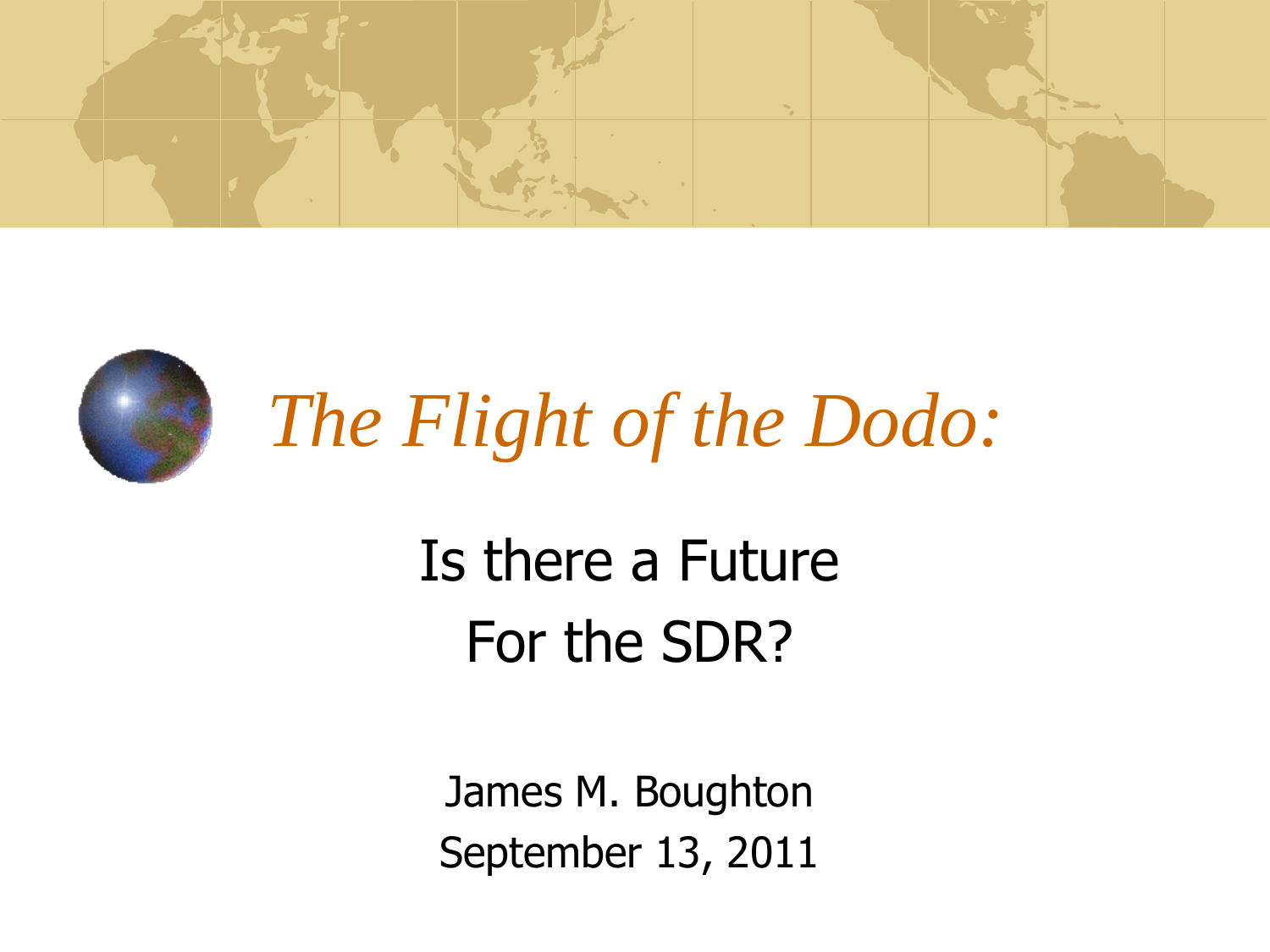



#### *Super Dodo Revival?*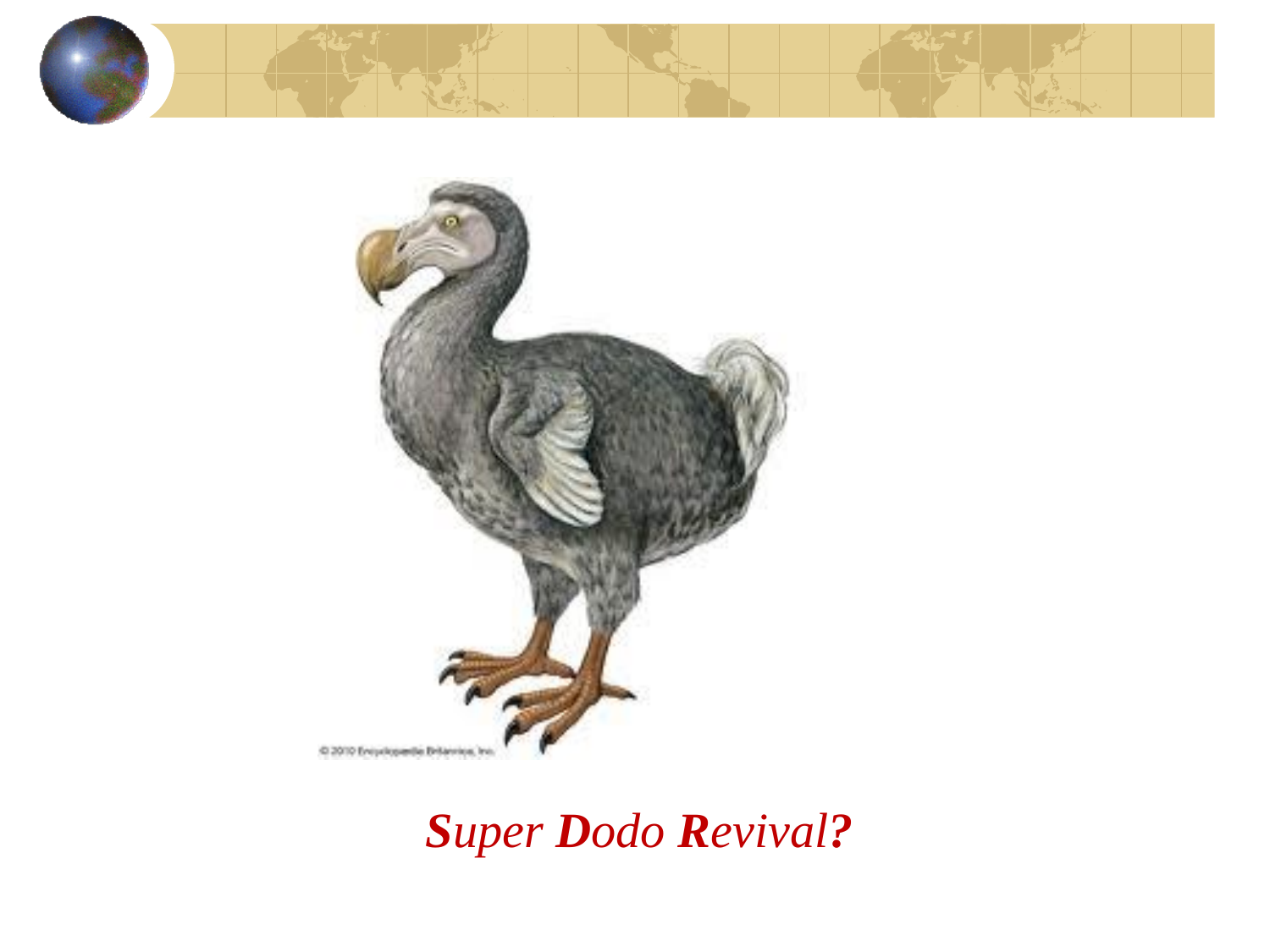

### *A little history:*

#### The SDR failed at its original purpose

**E** Too little, too late

**E** The par-value system collapsed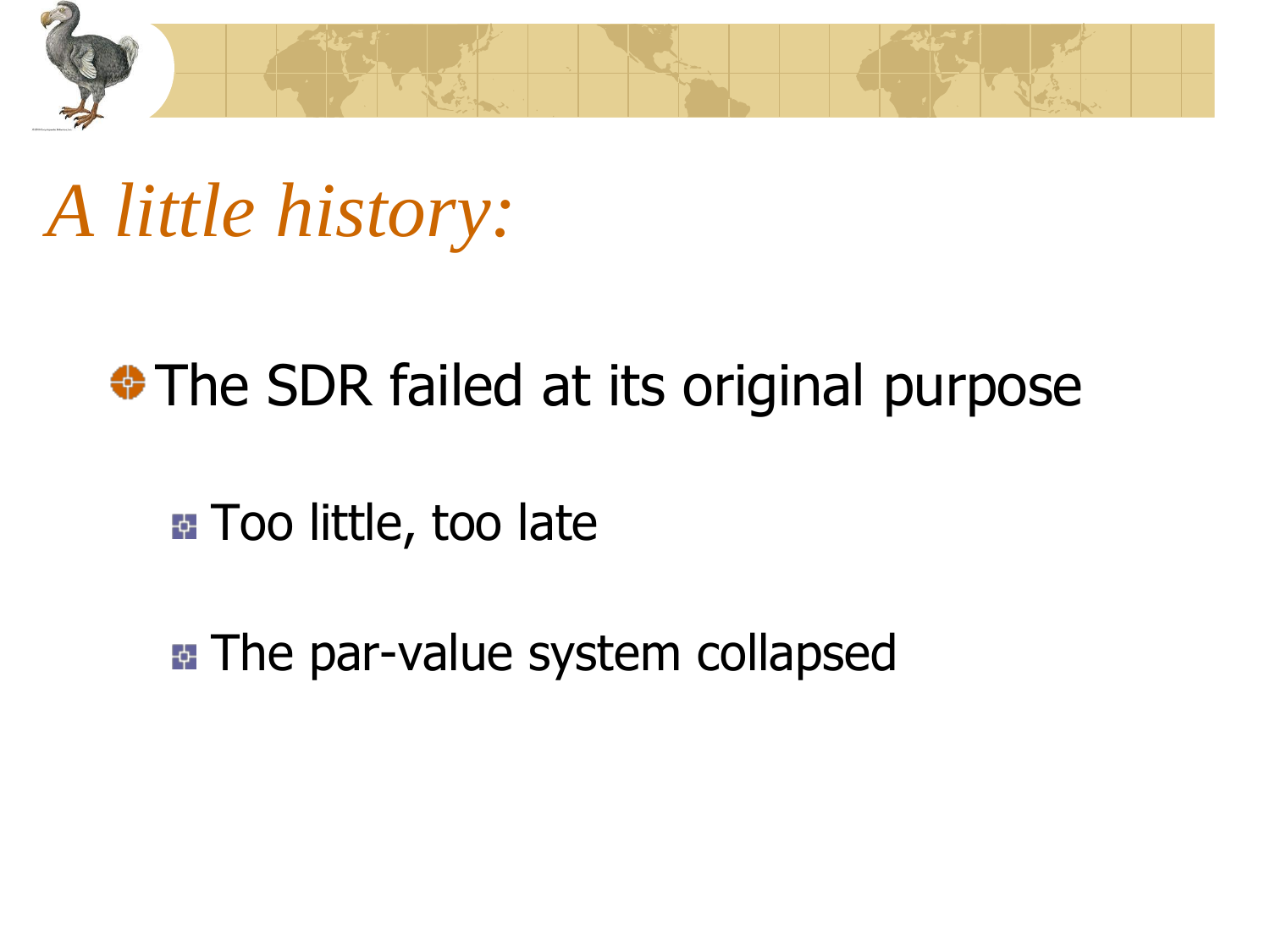

### *But it adapted to survive:*

- **♦ The 4 key changes were:** 
	- $\bullet$  **1. converted to a currency basket**
	- **E.** 2. pared down to four key currencies
	- **B** 3. given a flexible market interest rate
	- $\bullet$  **4. participants allowed to borrow** continuously and permanently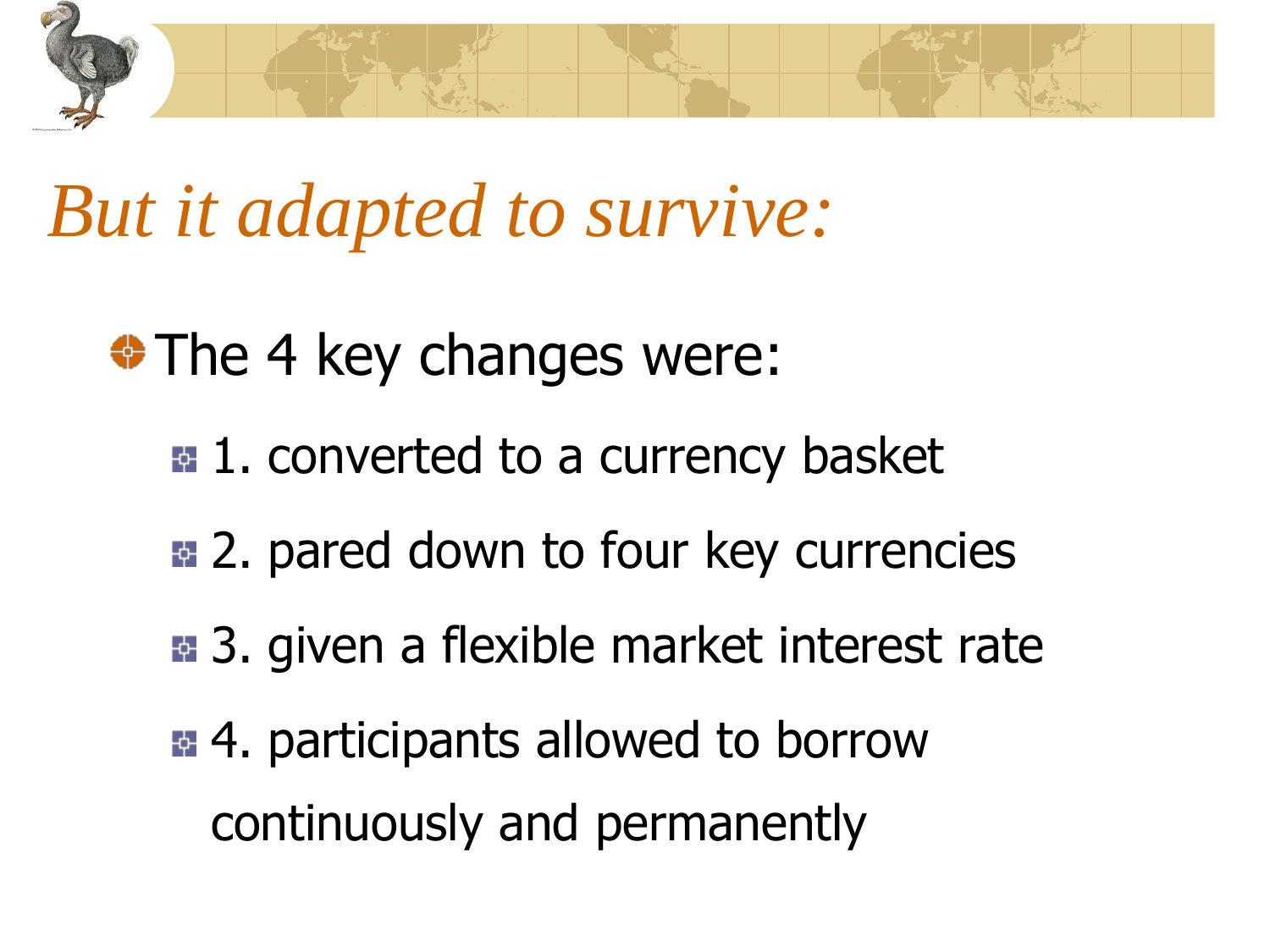

# *The key features of today's SDR:*

- **IMF** extends lines of credit to all member countries
- $\bigoplus$  **In aggregate, net holders (above** allocation) lend to net users
- **◆ Primarily an official market**
- **↓Liquid, but not money**
- **◆ Relatively strong and stable basket**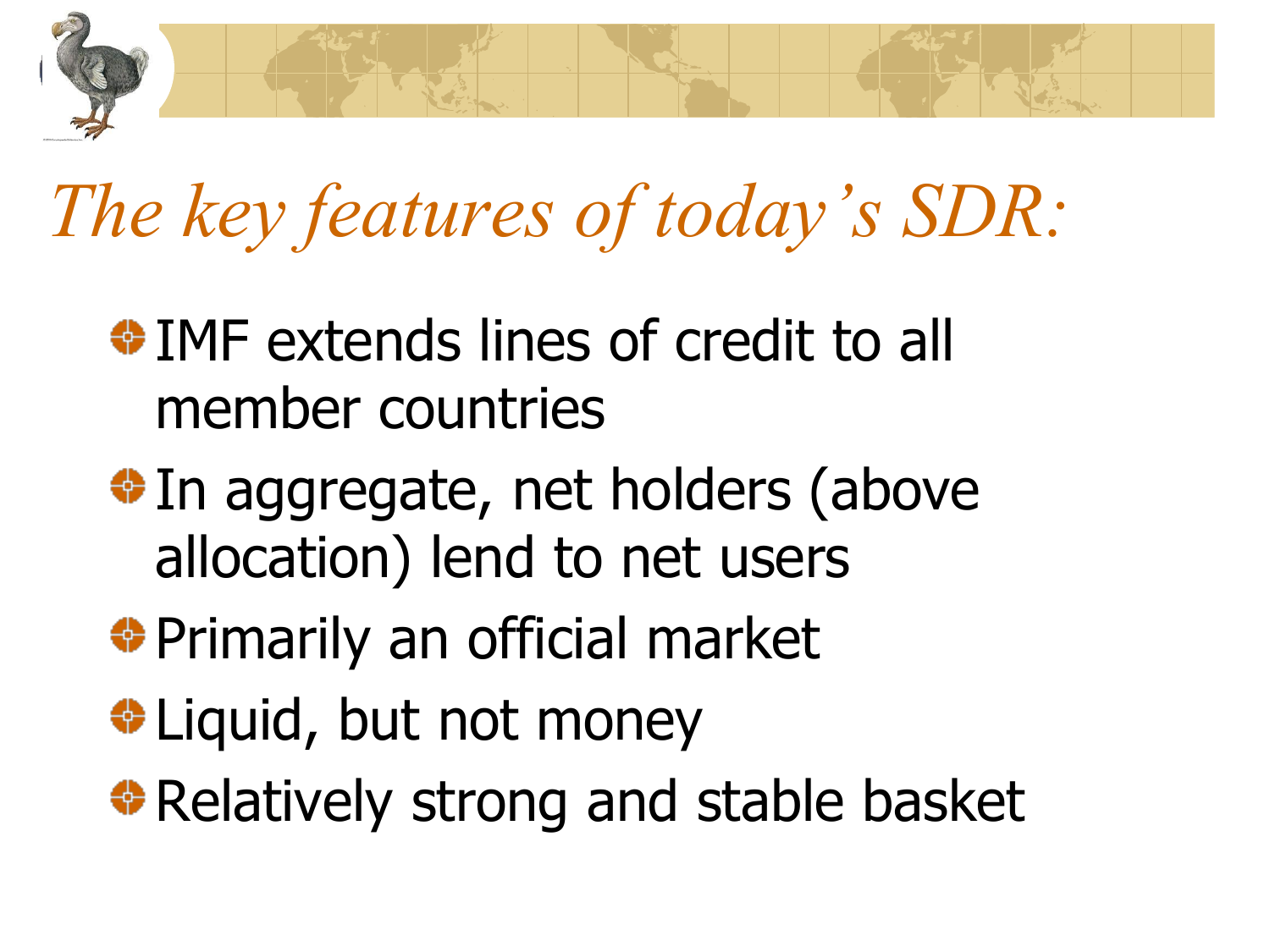

### *But it diminished in importance*

Figure 1. SDR Allocations, 1970-2010

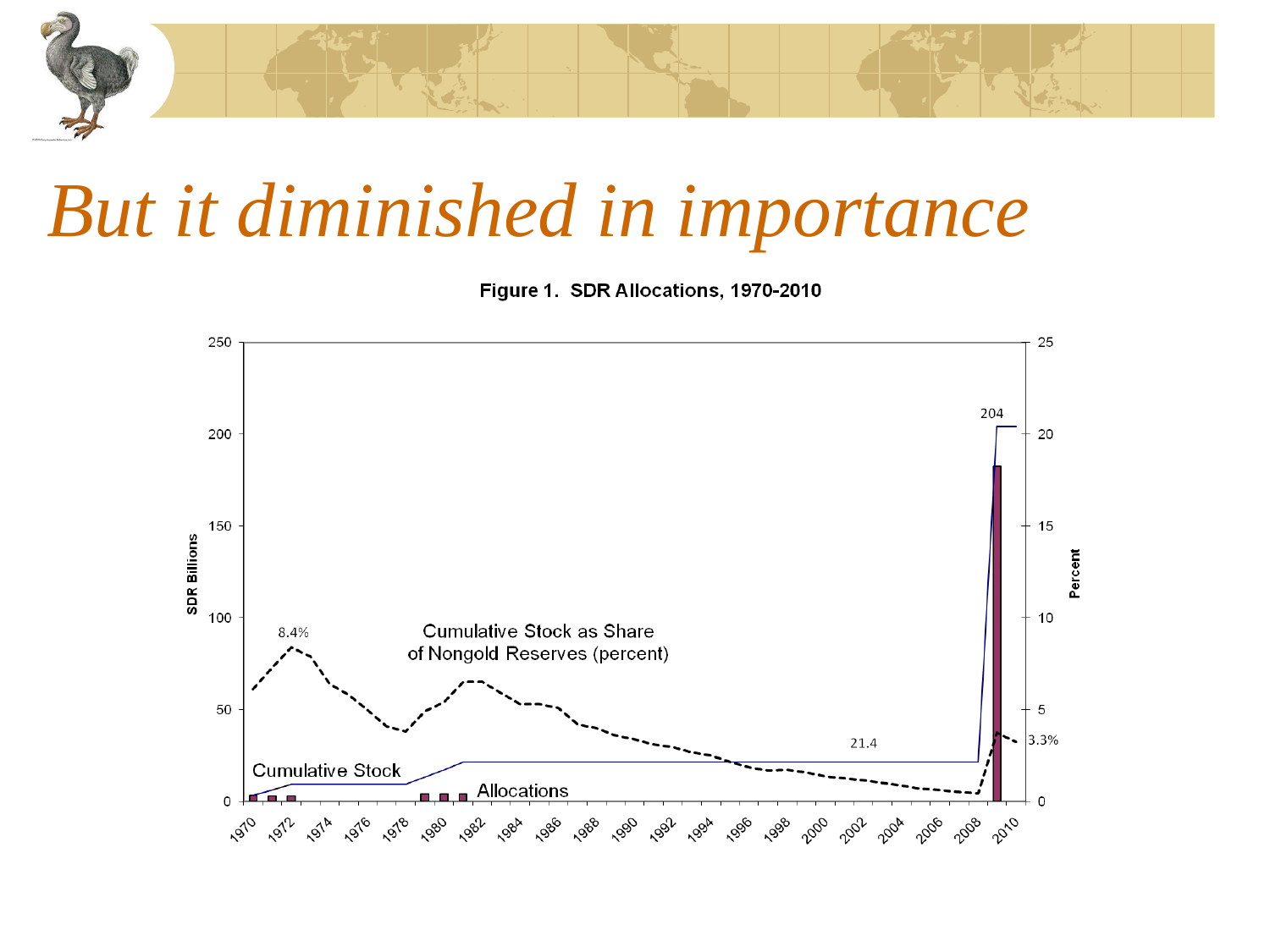

## *Two principal reasons for decline*

### **♦ Some creditor countries object that** allocations are

- **2.** 1. potentially inflationary
- **E.** 2. indiscriminate and unconditional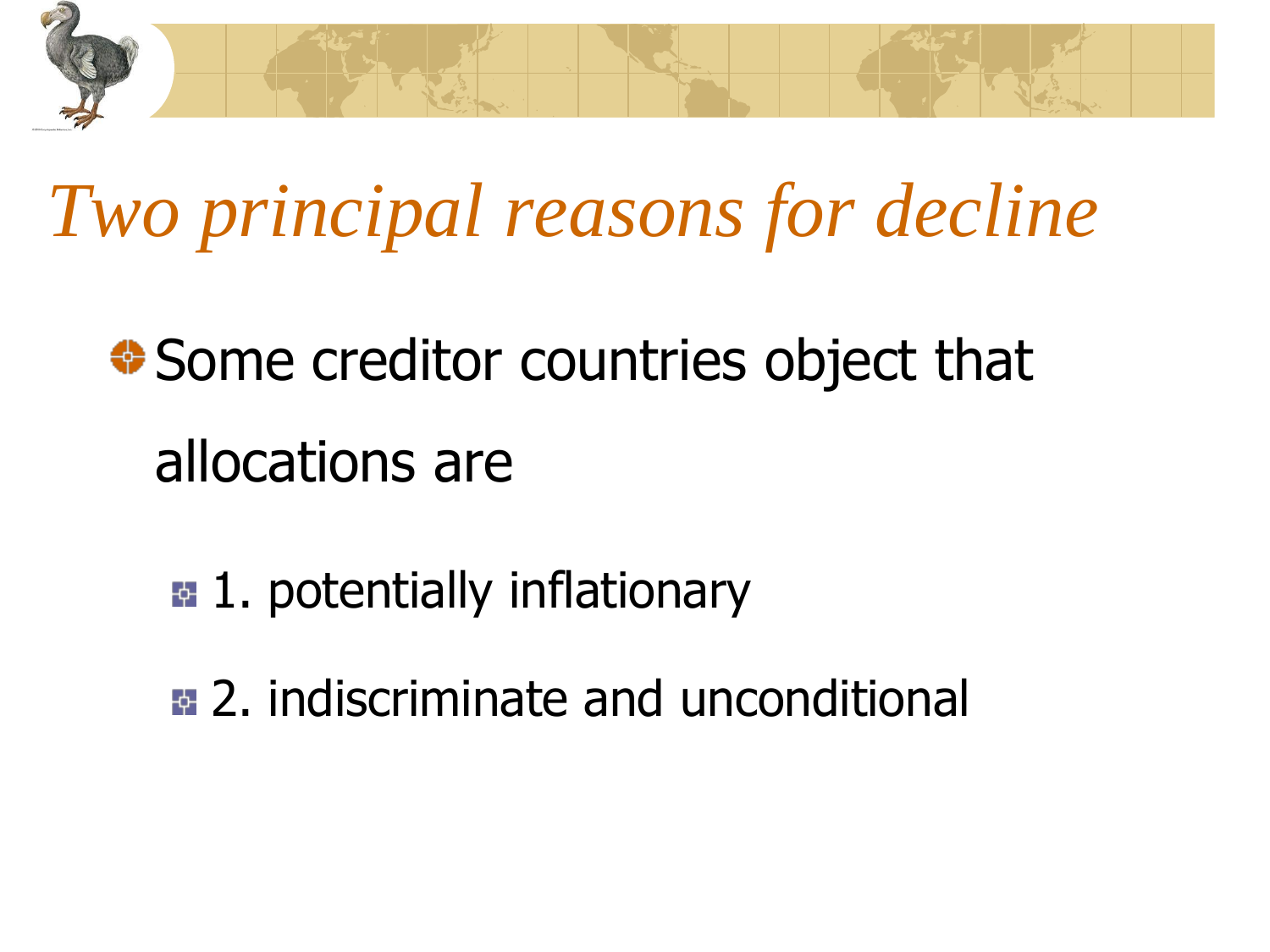

## *But benefits may be substantial*

- **Expanding lines of credit is costless**
- **<sup>◆</sup> Holding SDRs is liquid**
- **<sup>◆</sup> Using SDRs is low-cost**
- **↑ As supplemental source of finance,** using SDRs does not weaken incentive to reform policies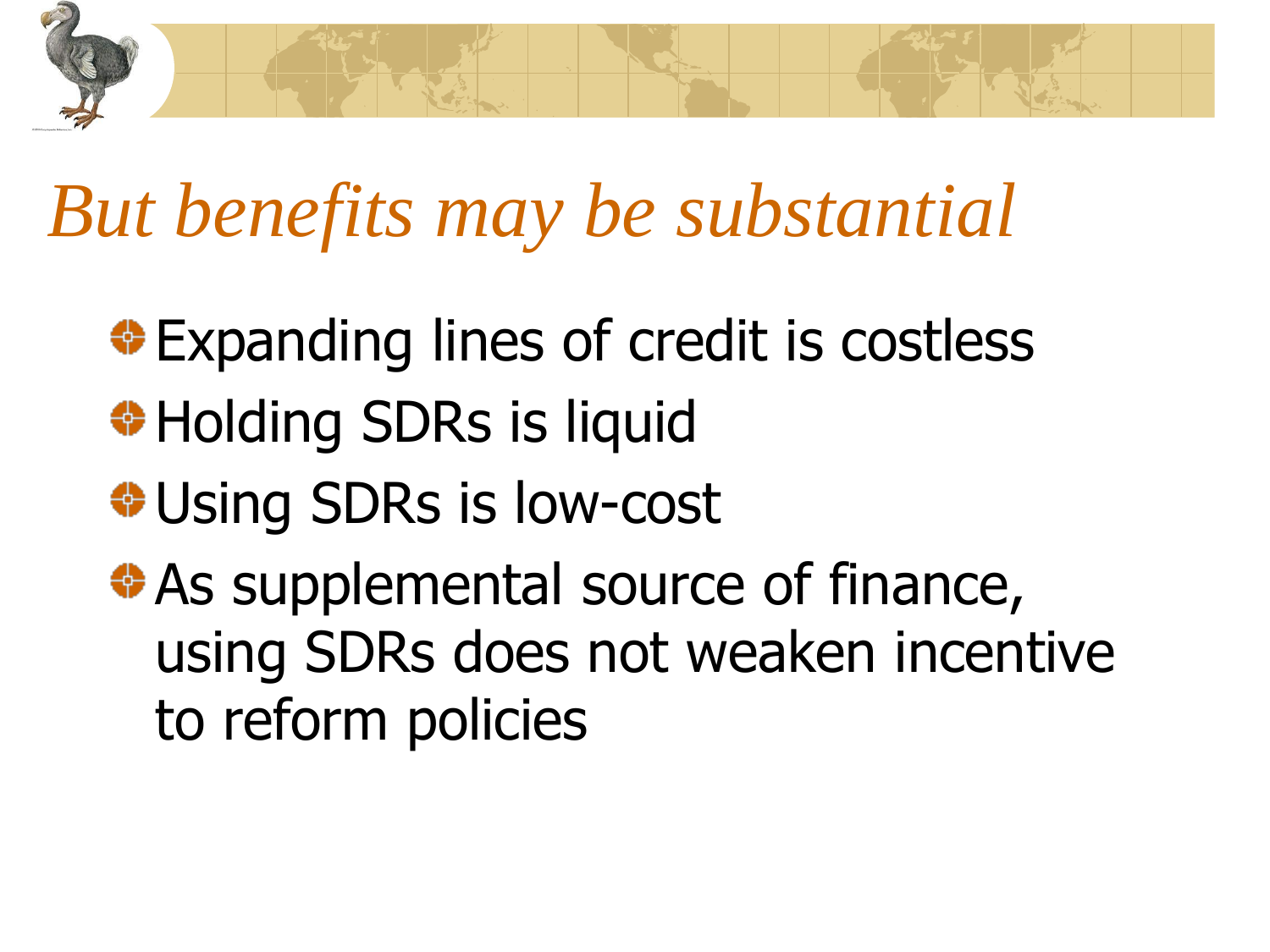

### *The SDR can be strengthened*

- 1. Have regular annual allocations
- 2. Establish redistribution mechanisms
- 3. Restore reconstitution requirement
- 4. Establish a substitution account
- 5. Modernize and expand the basket